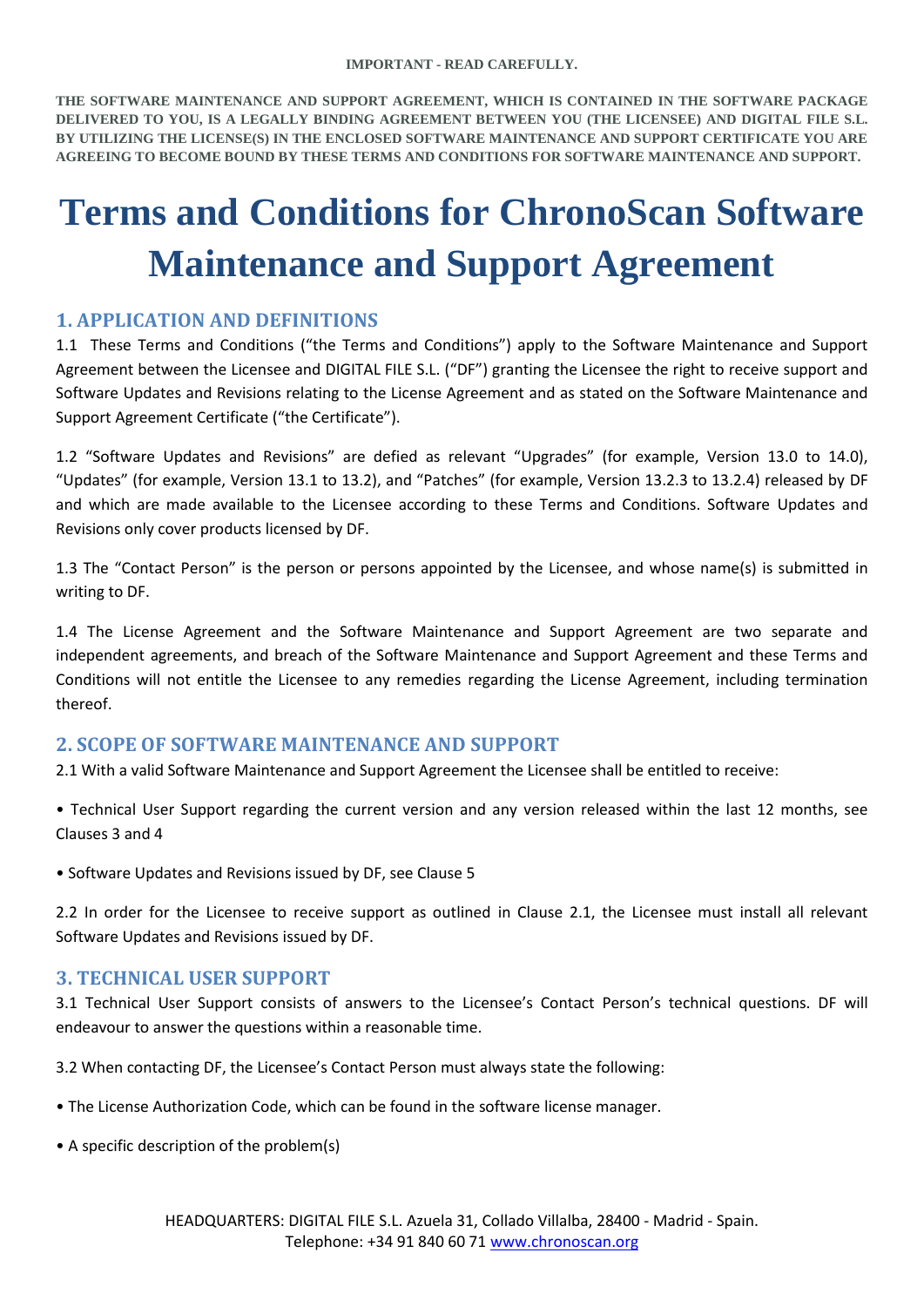3.3 The Licensee's Contact Person must follow all DF oral and written directions regarding the installation, configuration, or use of the program.

3.4 In addition to the support stipulated in Clause 3.1,

DF has no obligation to provide any form of further maintenance or other error correction, or on-site maintenance.

# **4. SPECIFIC EXCEPTIONS**

4.1 DF's sole support obligations are those expressly described in Clause 3. The Licensee shall not be entitled to support regarding:

• Defects that have occurred as a result of changes made to the program by anyone other than DF

• Defects caused by anything other than the program, that is, the Licensee's hardware, operating system, scanner, etc.

• Issues or defects arising from the installation of the system into an office or other network

• Remedial action resulting from an error in the Licensee's installation or resulting from the Licensee not having complied with DF documentation material, manuals or other written or oral instructions and directions

• Use of versions older than 12 months if the Licensed Products have not been updated with the latest Software Updates and Revisions issued by DF

- Any matters relating to third party software
- Recovery of data or other support due to any cause external to the program

## **5. EXTENT OF SOFTWARE MAINTENANCE**

5.1 The Licensee shall be entitled to get access to Software Updates and Revisions for the Licensed Products covered by the Agreement and listed on the Certificate.

5.2 DF distribution of Software Updates and Revisions will not include installation.

### **6. PRICE**

6.1 The Licensee shall pay, in advance, an annual fee. Payment for the first term must be made no later than the Start Date shown on the Certificate. The payment of this fee grants the Licensee the right to the services described in Clauses 2.1 and 5.1.

6.2 The applicable fees are stated in the DF price list valid at the time of purchase and/or annual payment.

Discounts for advance payments, quantity, Renewal Option and multi-year agreements can be applied according to the valid price list at the time of purchase or renewal.

6.3 If the Software Maintenance and Support Agreement is entered into later than the License Agreement, or is terminated as a result of other than a material breach by DF, and the Licensee, thereafter, desires to reinstate maintenance according to the Software Maintenance and Support Agreement, the Licensee shall pay a reinstatement fee. The reinstatement into the Software Maintenance and Support Agreement is subject to possible coverage limitations and separate software upgrade costs.

6.4 If the Licensee does not fulfil the obligations regarding duration and/or Renewal Option the Licensee has to pay the discounts back plus an administration fee according to the current price policy